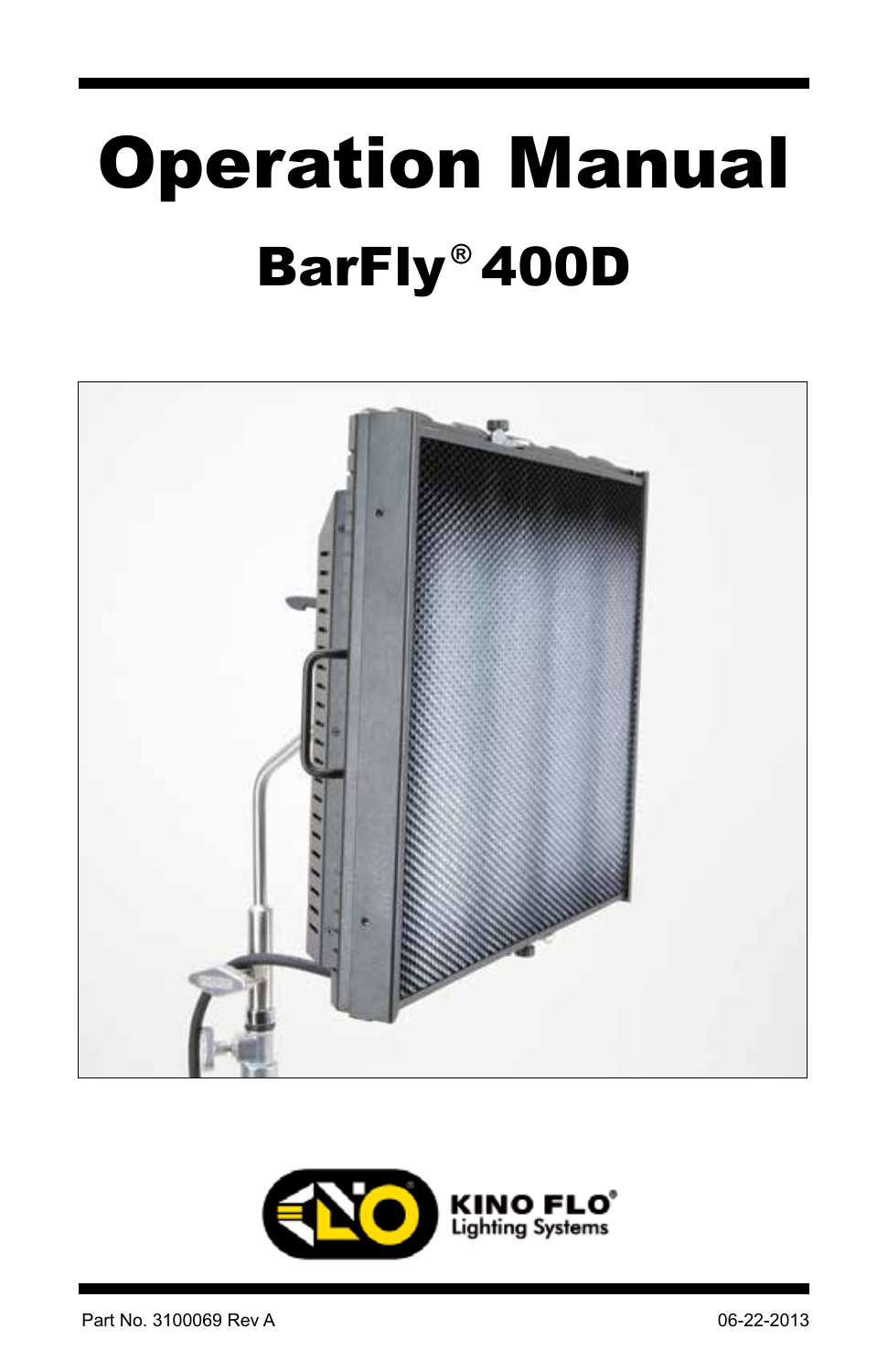# BarFly<sup>®</sup> 400D System



**BAR-400D-120U** BarFly 400D, Univ 120U

**BAR-400D-230U** BarFly 400D, Univ 230U



**GFR-B4** BarFly 400 Gel Frame (Included)



**LVR-B490** BarFly 400 Louver, 90° (Included)

**MTP-BL41** Kino 41L Mount w/ Baby Receiver (16mm**)** 

# **True Match Lamps ®**



**55Q-K32** 55W Kino KF32 Quad

**55Q-K55** 55W Kino KF55 Quad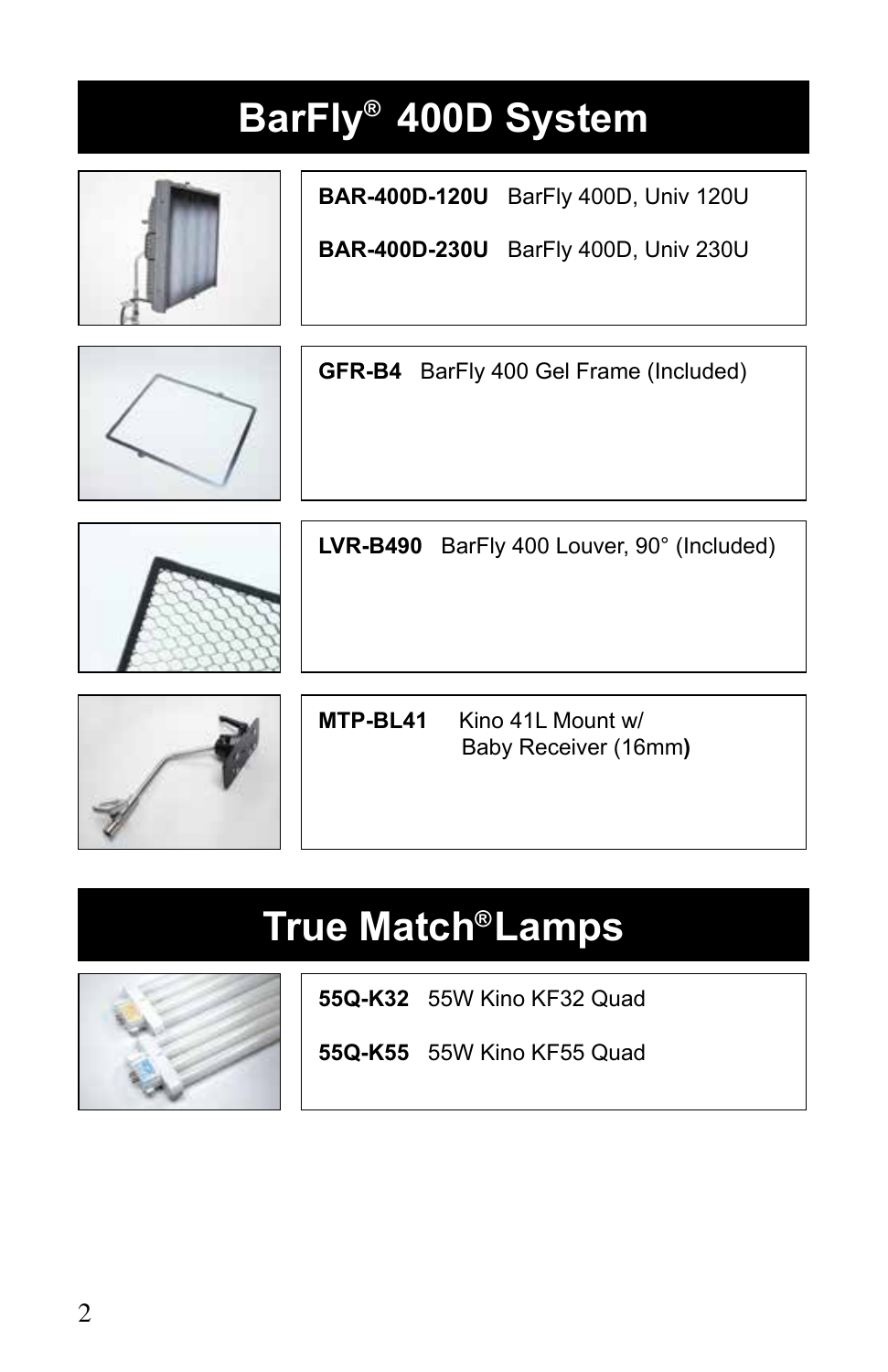# **BarFly 400D Kit**



 **BarFly 400D Kit (1-Unit)**

**KIT-B41D-120U** BarFly 400D Kit, Univ 120U (1-Unit)

**KIT-B41D-230U** BarFly 400D Kit, Univ 230U (1-Unit)

#### **Kit Contents:**

- 1 BarFly 400D
- 1 Mount
- 1 Medium Duty Stand, 30"
- 1 Lamp Case
- 1 Travel Case

| Dimensions:                          | Weight:  |  |  |
|--------------------------------------|----------|--|--|
| $31.5 \times 9 \times 22"$           | 32 lb    |  |  |
| $(80 \times 23 \times 56 \text{cm})$ | (14.5kg) |  |  |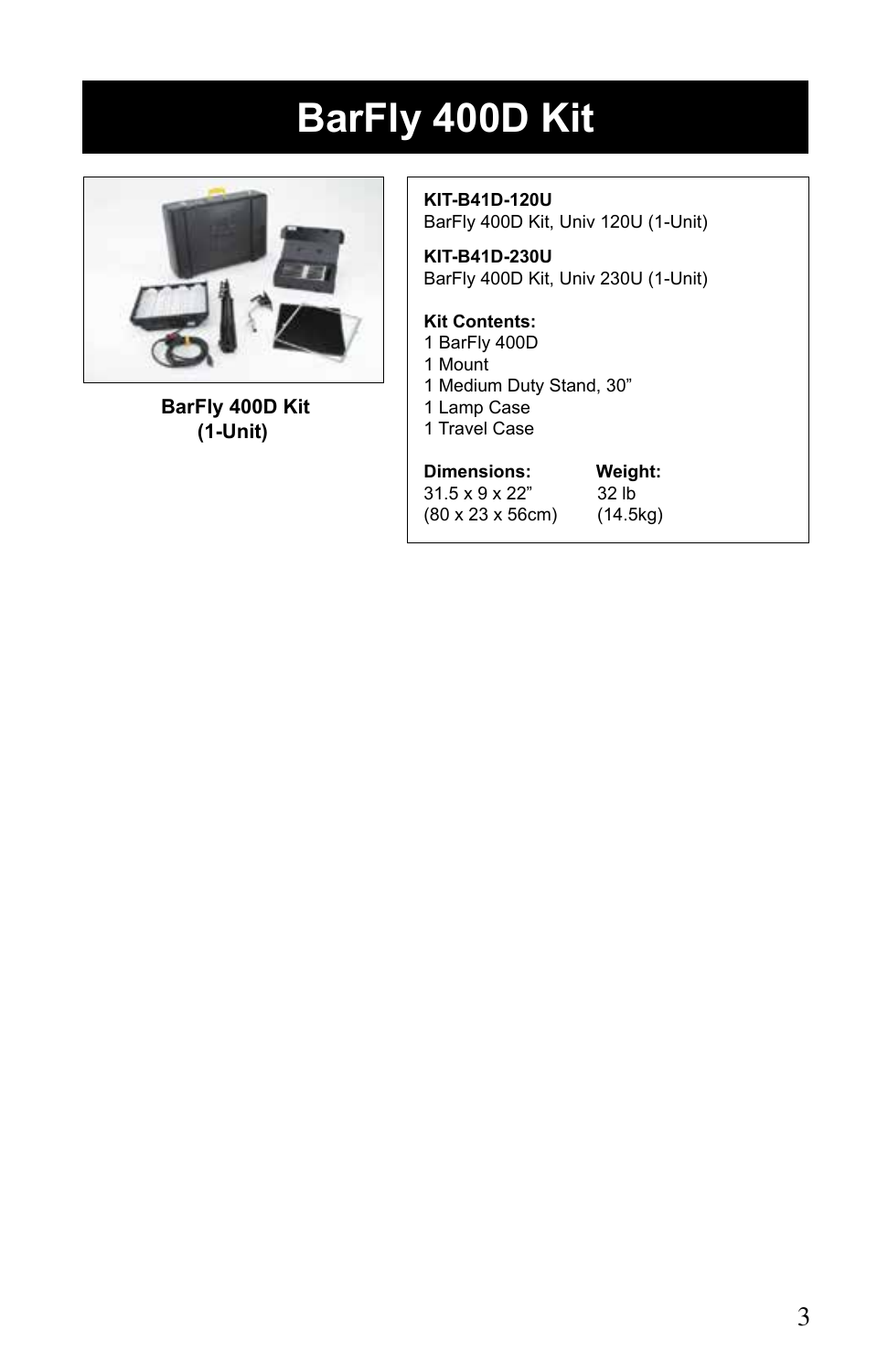# **Inserting Lamps**



Insert lamps at a 45° angle and align pins with lamp holder.



Gently lay lamp down into fixture.

**Caution!** If there is any resistance, realign the angle of the lamp and try again.



Press lamp securely into lamp clip.

# **Applying Gel to Gel Frame**



Apply adhesive transfer tape to the gel frame.



Lay the adhesive side on the gel and trim off excess gel with a matte knife.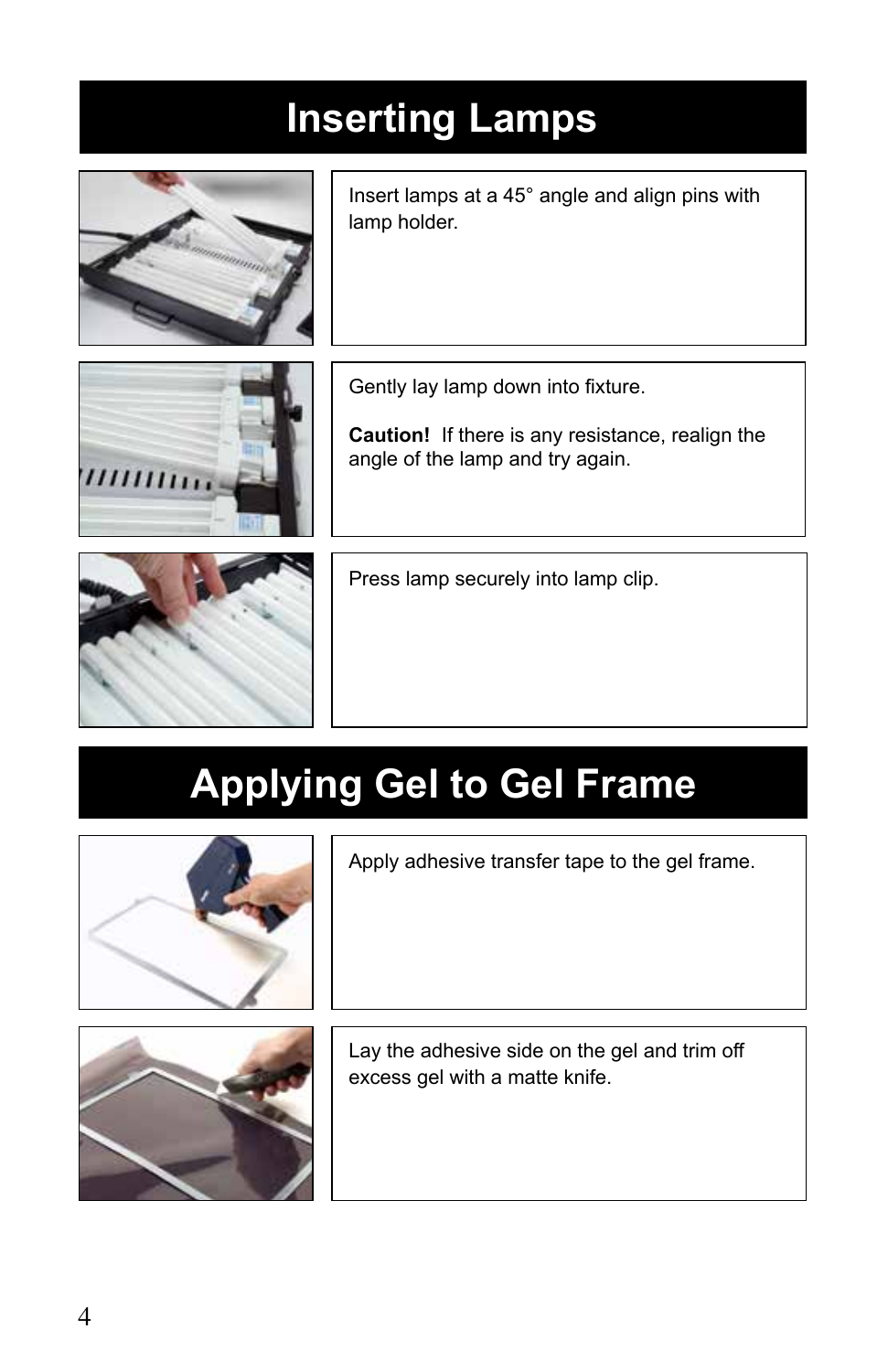# **Inserting Louvers & Gel Frames**



Rotate accessory locking tab counter clockwise to open accessory holder.



Gel frame fits into lower accessory channel.



The louver slides into the upper accessory channel.



Rotate locking tab clockwise to lock accessories in place (both ends of fixture).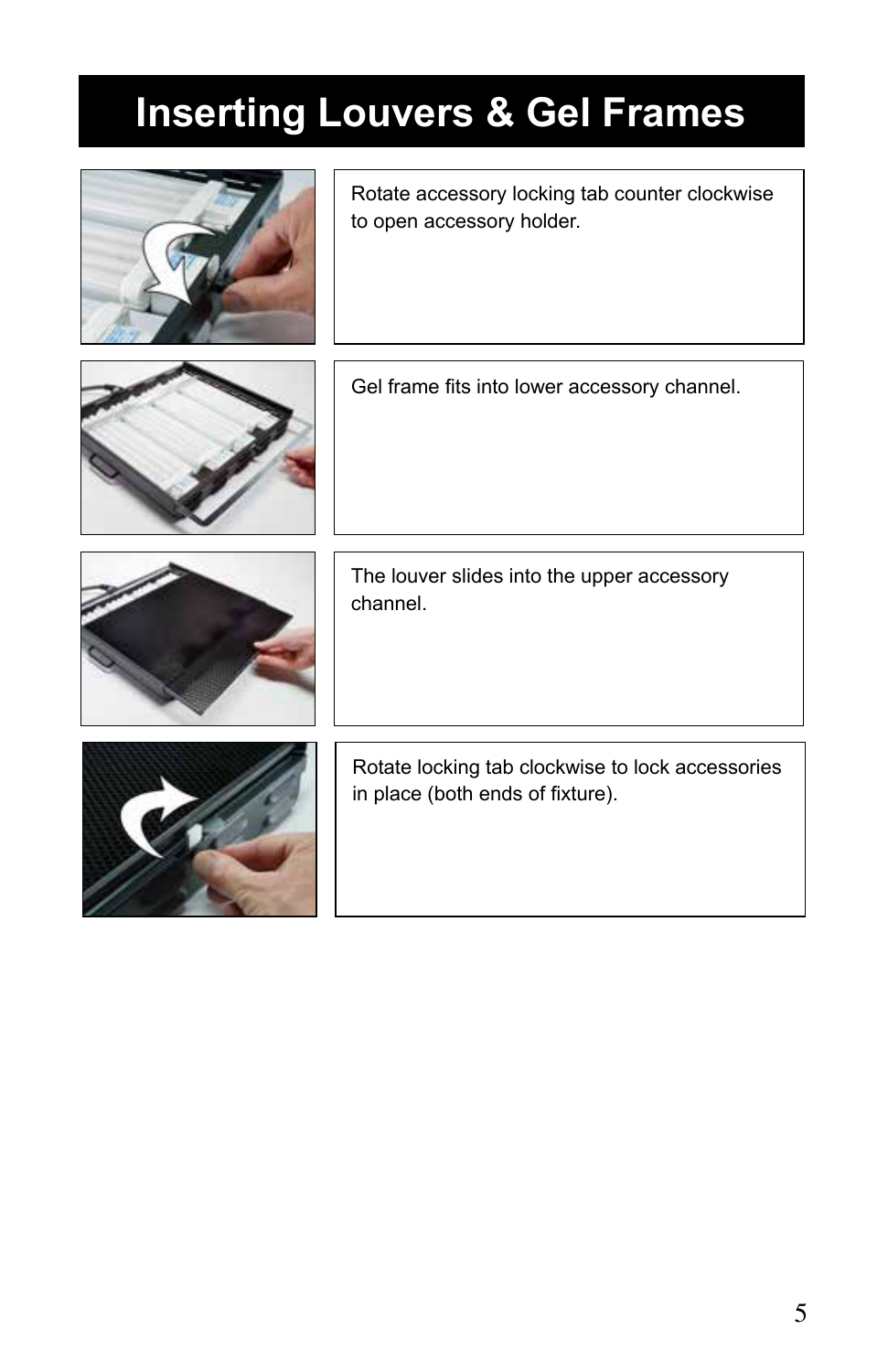# **Mounting**

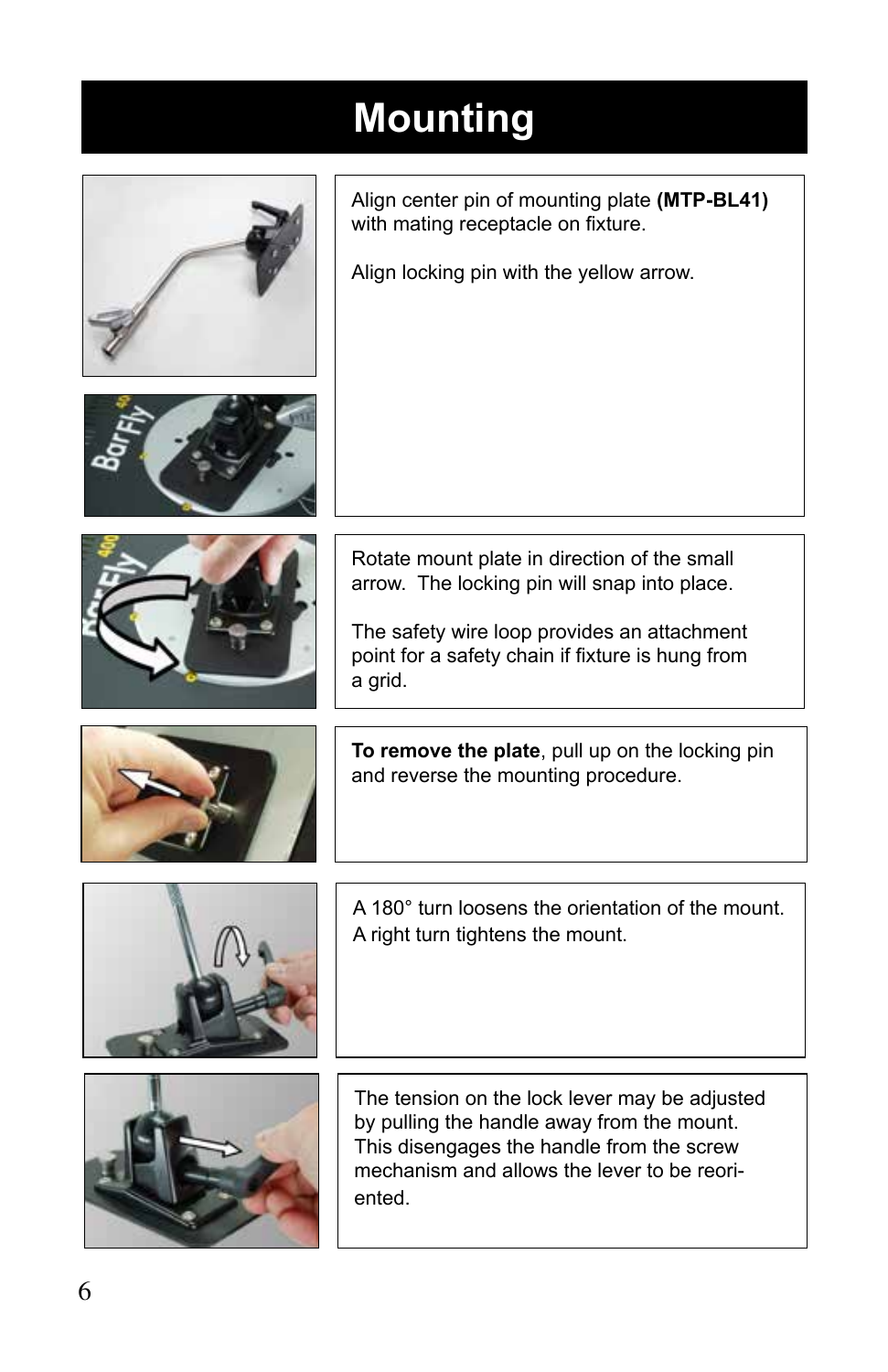![](_page_6_Picture_0.jpeg)

Lollipops are interchangeable.

- **MTP-L** Kino 41 Lollipop w/ 3/8" Pin (10mm)
- **MTP-LB** Kino 41 Lollipop w/ Baby Receiver (16mm)
- **MTP-LBS** Kino 41 Lollipop w/ Baby Receiver Short (16mm)

# **Correct Lamp Orientation**

![](_page_6_Picture_6.jpeg)

![](_page_6_Picture_7.jpeg)

For stable color rendering, use lamps in either the base up position or the horizontal position.

![](_page_6_Picture_9.jpeg)

**Do not** operate fixture in a base down position. Base down position may result in increased Kelvin and increased green spike.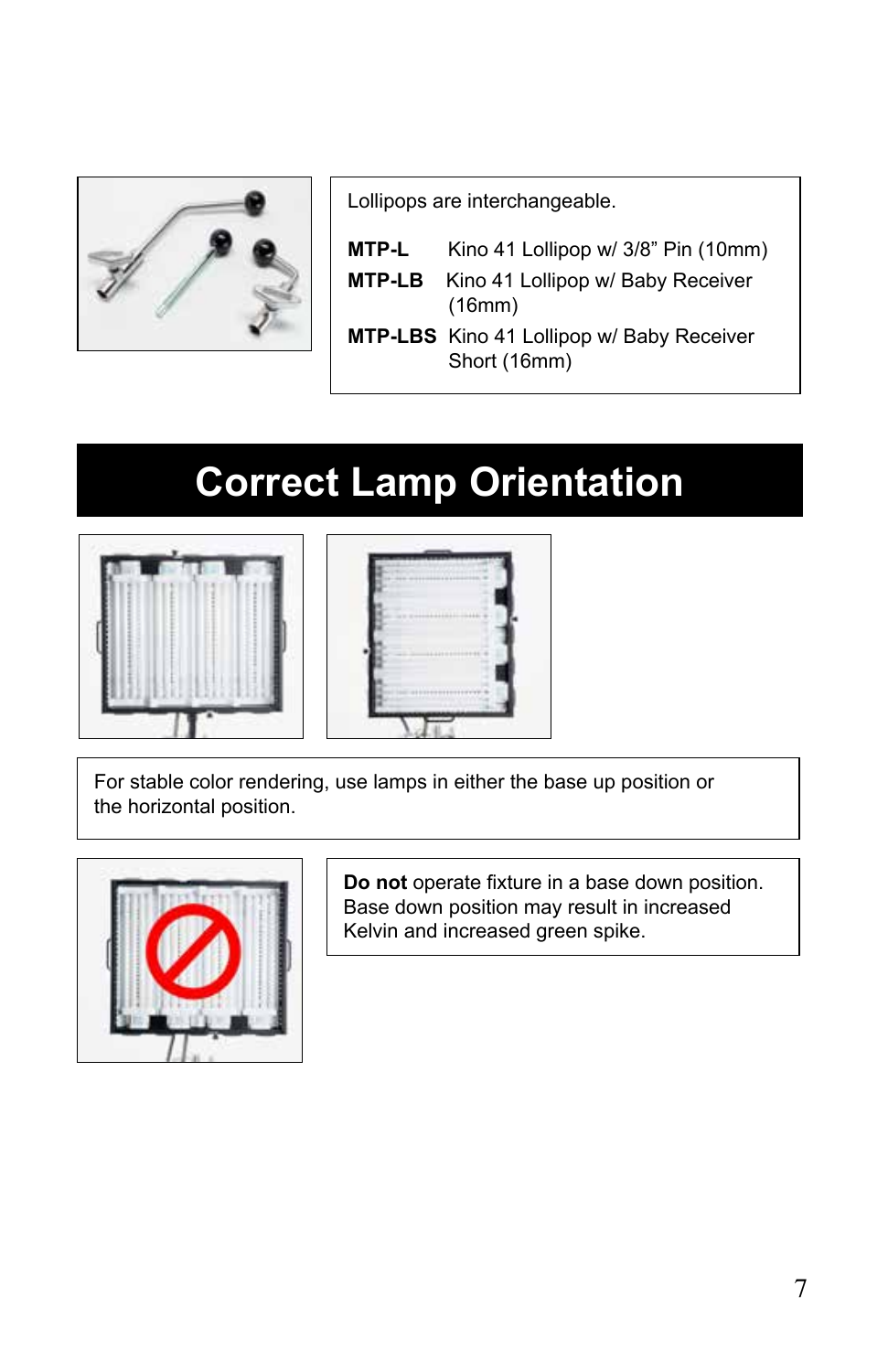### **Ballast Power**

![](_page_7_Picture_1.jpeg)

#### **Warning! To Ensure Proper Operation**

ALWAYS TURN OFF THE FIXTURE BEFORE connecting or disconnecting lamps. After the lamps are properly installed, the in-line switch can be turned on.

The BarFly fixtures require 100-240VAC 50/60 Hertz on an earth grounded circuit. The electronic Ballast operates at a high frequency of 47kHz. The BarFly is lightweight, flicker-free and dead-quiet.

#### **Cold Temperature Operation**

The BarFly is designed to operate at temperatures from 14F to 122F (-10C to +50C). In cold temperatures, the fixture may not strike the lamp(s). Switch the fixture to OFF. Make sure the onboard dimmer is full up and re-strike.

Once operating for a few minutes, the Lamps should re-strike instantly. It is normal for the lamp to require a few minutes to achieve full light output even at room temperature.

#### **Troubleshooting**

If the fixture does not strike after two or three attempts, turn off the fixture. With the power switch in the ON position, the red light should be on. If it is not, Voltage is not present. Check your power feed. The onboard dimmer should be full up, turned completely clockwise. All lamp switches should be in the ON position. Check lamp contact. Once everything has been checked, re-strike.

### **Lamp Switches**

![](_page_7_Picture_11.jpeg)

The BarFly 400D has four Lamp Switches which allow for individual lamp operation. Each switch controls one lamp. Turning off 2 lamps equals a one f-stop reduction in light output without color shift.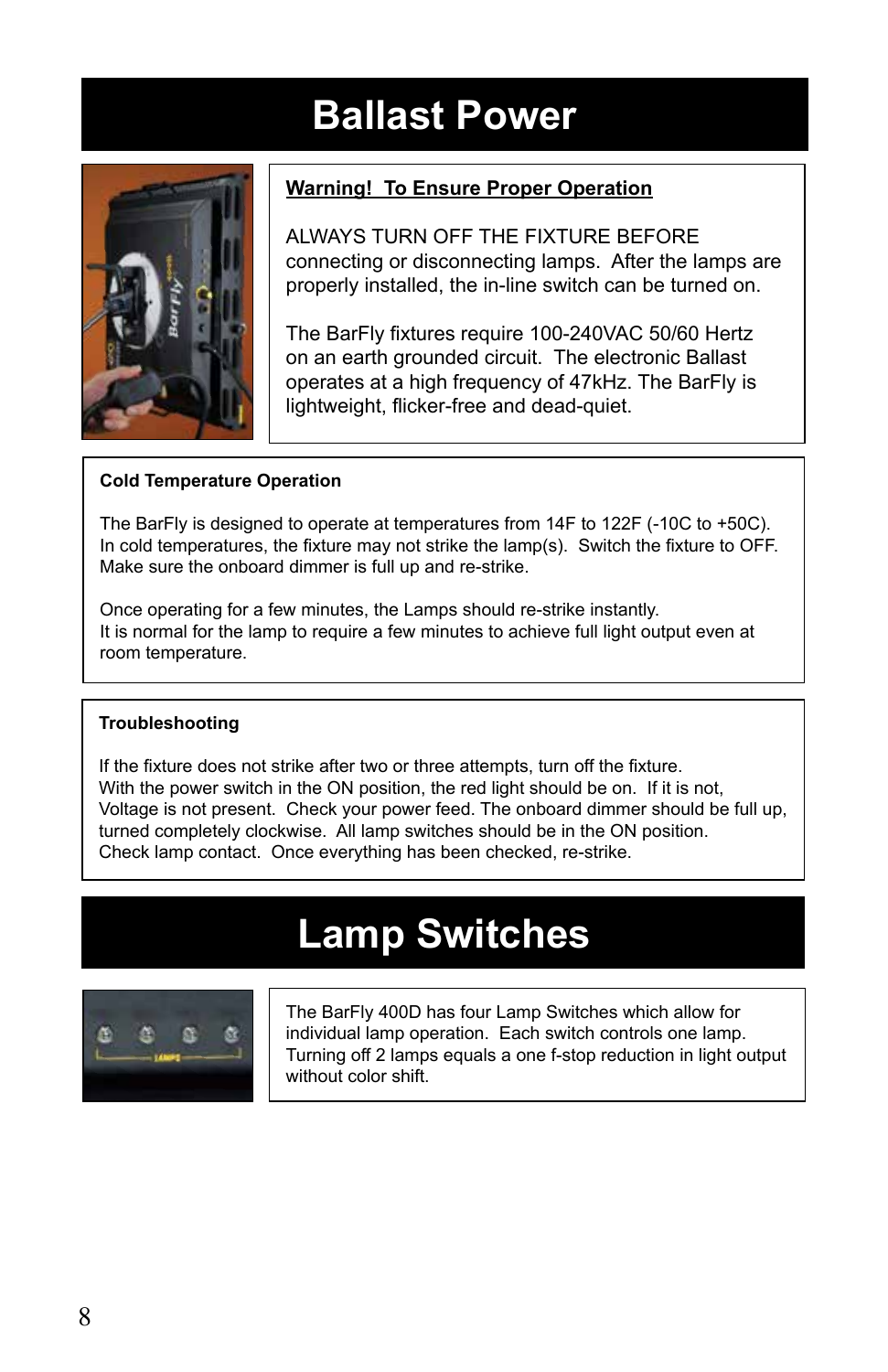# **Dimming Control**

![](_page_8_Picture_1.jpeg)

#### **Manual Dimming Control**

The BarFly 400D features a built-in dimmer control. For full light output, turn dimmer fully clockwise. An input jack for an optional Remote Dimmer **(DIM-5)** is located next to the manual dimming knob.

Note: The ballast is designed to start lamps at any dim setting. However, in cold temperatures, if the ballast does not start, turn off the ballast. Make sure the dimmer is set to full and restrike. Once the lamps have come up to full temperature after a few minutes, then dim to the desired light level.

#### **Dimming and Color Temperature Shift**

Dimming can be used to adjust the light output of the fixture. The color temperature will shift marginally if kept to within one f-stop. Dimming beyond one f-stop may result in a reduction of color temperature as well as a noticeable shift to magenta.

### **Remote Dimmer Operation**

The Remote Dimmer **(DIM-5)** is designed to remotely dim the BarFly. A 15ft dimming cable is supplied with the dimmer.

![](_page_8_Picture_9.jpeg)

![](_page_8_Picture_10.jpeg)

Insert the dimmer cable into the receptacle marked **REMOTE DIM**.

Inserting the dimmer cable will automatically disable the onboard dimmer.

Insert the other end of the dimmer cable into the Remote Dimmer **(DIM-5)**.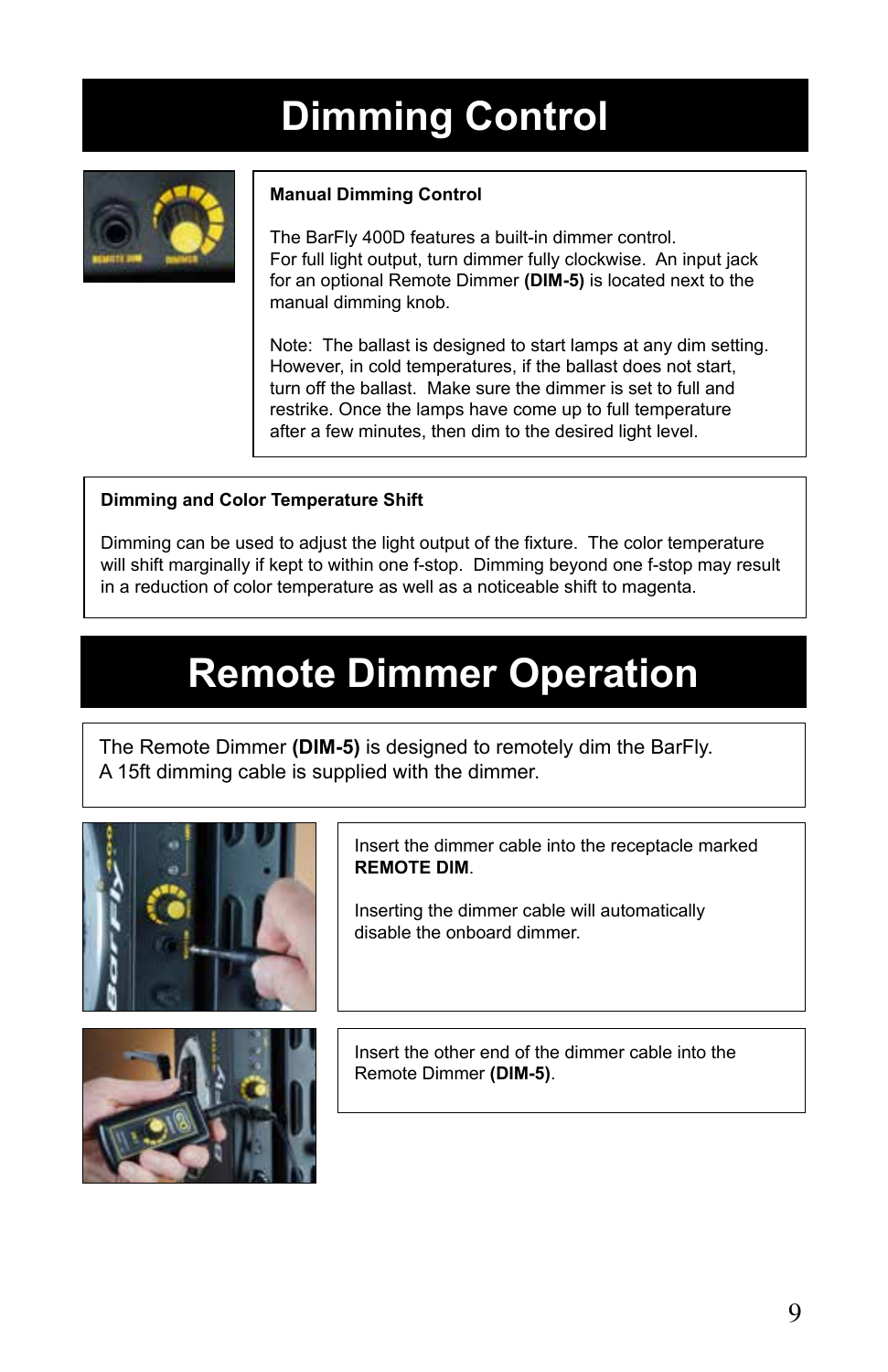## **Accessories and Parts**

| DIM-5<br><b>Remote Dimmer</b>            |                                                                                                                                      |  |  |
|------------------------------------------|--------------------------------------------------------------------------------------------------------------------------------------|--|--|
|                                          | GFR-B4 BarFly 400 Gel Frame (Included)                                                                                               |  |  |
| <b>LVR-B460</b><br><b>LVR-B445</b>       | BarFly 400 Louver-Honeycomb, 60°<br>BarFly 400 Louver-Honeycomb, 45°                                                                 |  |  |
| MTP-BL41                                 | Kino 41L Mount w/<br>Baby Receiver (16mm)                                                                                            |  |  |
| MTP-KL41                                 | Kino 41L Mount w/ 3/8" Pin<br>(10mm)                                                                                                 |  |  |
| MTP-L<br><b>MTP-LB</b><br><b>MTP-LBS</b> | Kino 41 Lollipop w/ 3/8" Pin (10mm)<br>Kino 41 Lollipop w/ Baby Receiver (16mm)<br>Kino 41 Lollipop w/ Baby Receiver Short<br>(16mm) |  |  |
|                                          | STD-M30 Medium-Duty Stand, 3-Rise, 30"                                                                                               |  |  |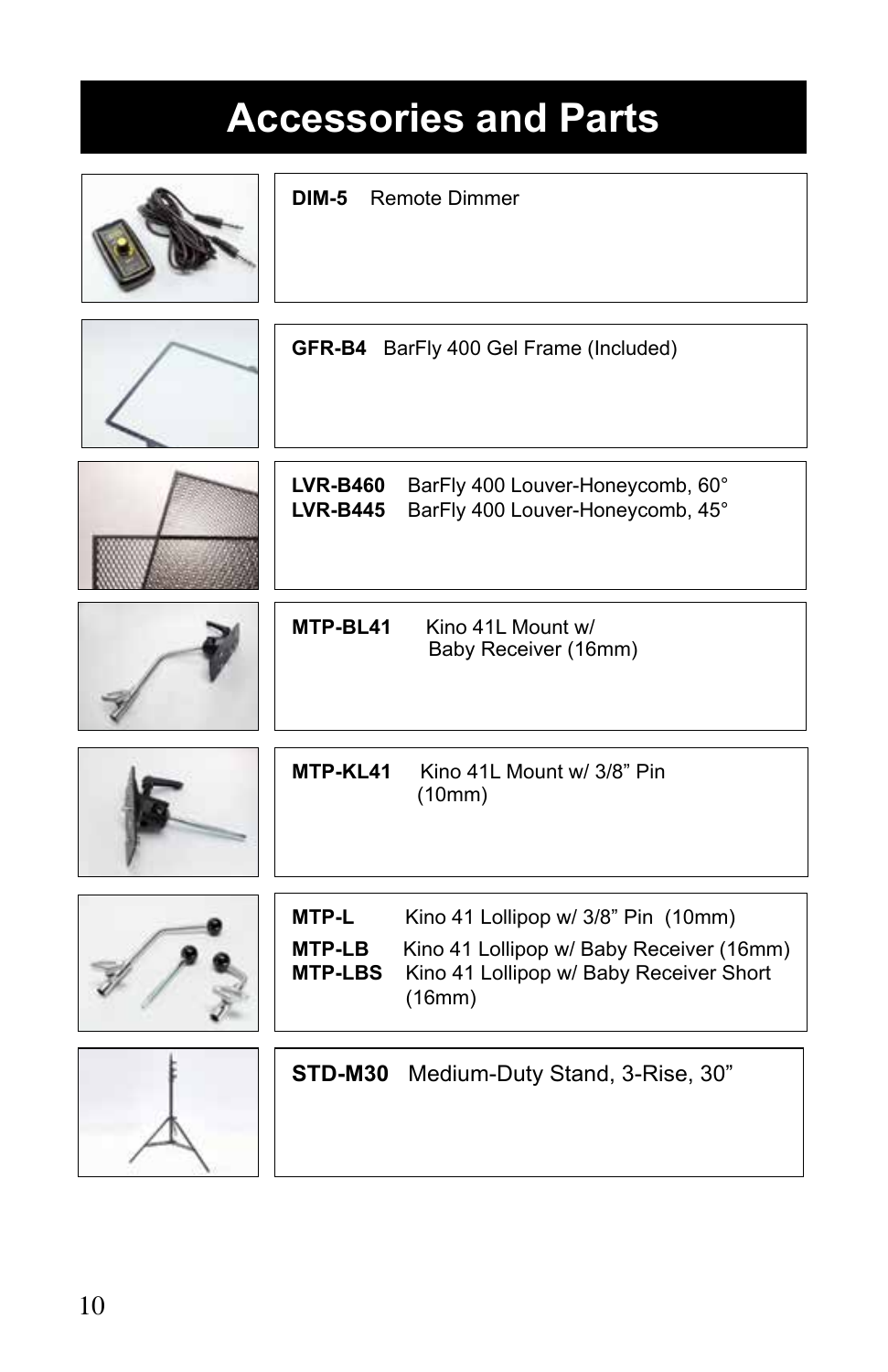![](_page_10_Picture_1.jpeg)

**55Q-K32** 55W Kino KF32 Quad

**55Q-K55** 55W Kino KF55 Quad

![](_page_10_Picture_4.jpeg)

**55Q-K10** 55W Kino 420 Blue Quad

**55Q-K5X** 55W Kino 550 Green Quad

### **Cases**

![](_page_10_Picture_8.jpeg)

![](_page_10_Picture_9.jpeg)

**KAS-B4-C KAS-QL6**

| <b>Part Number</b> | <b>Description</b>                  | <b>Dimensions</b>                                                          | Weight<br>(Empty)         | <b>Holds</b>          |
|--------------------|-------------------------------------|----------------------------------------------------------------------------|---------------------------|-----------------------|
| KAS-B4-C           | BarFly 400D Travel Case<br>(1-Unit) | $31.5 \times 9 \times 22"$<br>$(80 \times 23 \times 56$ cm)                | 15 <sub>lb</sub><br>(7kq) | BarFly 400D Kit Items |
| KAS-QL6            | 6-Lamp Carry Case (Quad)            | $16 \times 7.5 \times 4.5$ "<br>$(40.6 \times 19.1 \times 11.4 \text{cm})$ | 1 lb<br>(0.5kg)           | Quad Lamps (6)        |